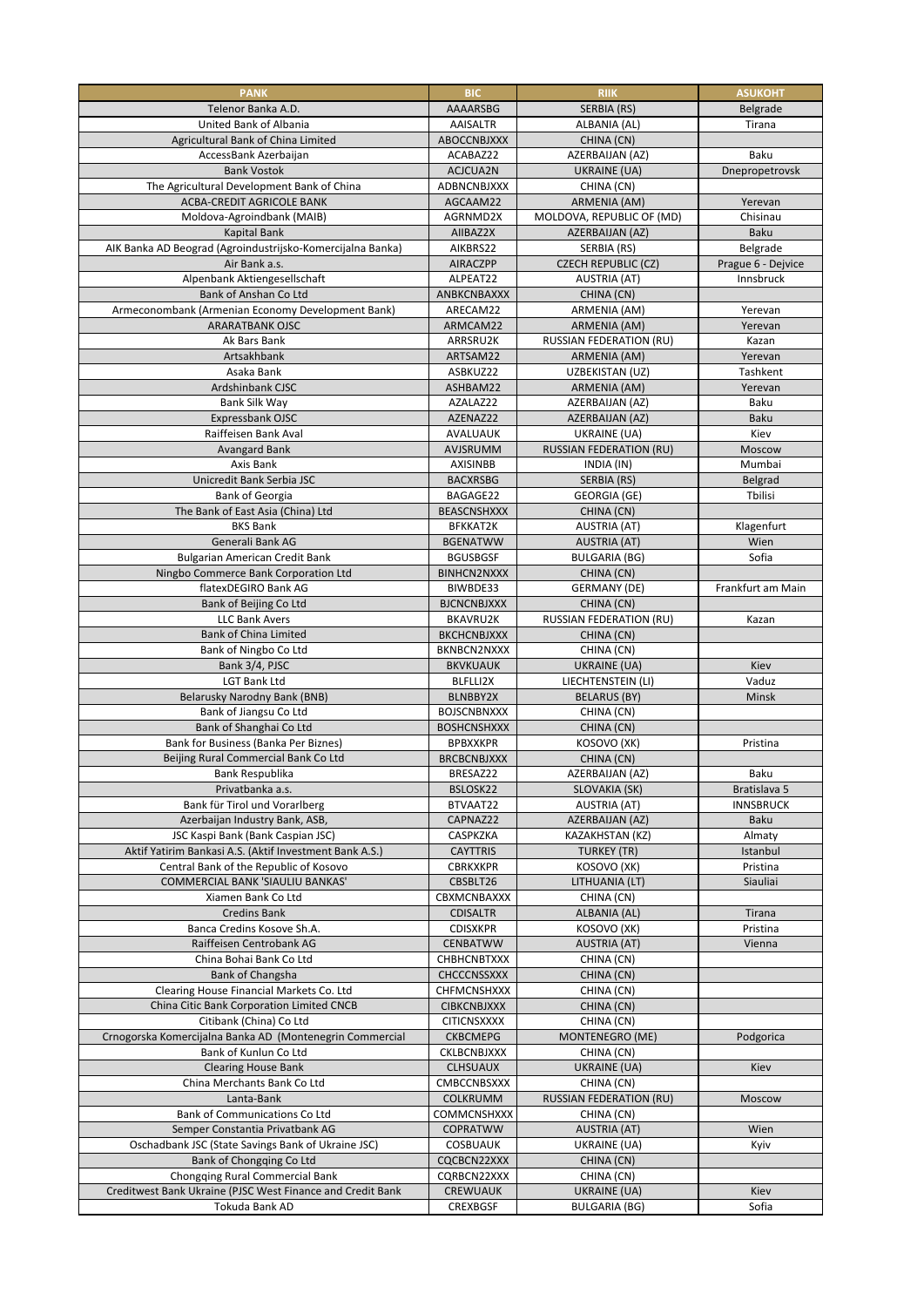| Jiangsu Changshu Rural Commercial Bank Co Ltd                                                        | <b>CSCBCNSHXXX</b>          | CHINA (CN)                                            |                             |
|------------------------------------------------------------------------------------------------------|-----------------------------|-------------------------------------------------------|-----------------------------|
| Zhejiang Chouzhou Commercial Bank Co Ltd                                                             | CZCBCN2XXXX                 | CHINA (CN)                                            |                             |
| <b>Banka Creditas</b>                                                                                | CTASCZ22                    | <b>CZECH REPUBLIC (CZ)</b>                            | Prague                      |
| D COMMERCE BANK AD                                                                                   | <b>DEMIBGSF</b>             | <b>BULGARIA (BG)</b>                                  | Sofia                       |
| VZ Depotbank Deutschland AG                                                                          | <b>DEPDDEMM</b>             | <b>GERMANY (DE)</b>                                   | München                     |
| Derzhava, Moskau                                                                                     | DERZRUMM                    | <b>RUSSIAN FEDERATION (RU)</b>                        | Moscow                      |
| Bank of Suzhou Co., Ltd                                                                              | <b>DWRBCNSUXXX</b>          | CHINA (CN)                                            | Sliema                      |
| <b>ECCM Bank plc</b><br>HYPO-Bank Burgenland AG                                                      | <b>ECMBMTMT</b><br>EHBBAT2E | MALTA (MT)<br><b>AUSTRIA (AT)</b>                     | Eisenstadt                  |
| Sopron Bank Burgenland Zrt.                                                                          | <b>EHBBHUHS</b>             | HUNGARY (HU)                                          | Sopron                      |
| The Export-Import Bank of China                                                                      | <b>EIBCCNBJXXX</b>          | CHINA (CN)                                            |                             |
| Banka Ekonomike, sh.a                                                                                | <b>EKOMXKPR</b>             | KOSOVO (XK)                                           | Prishtina                   |
| Türkiye Emlak Katilim Bankasi A.S.                                                                   | <b>EMLATRIS</b>             | <b>TURKEY (TR)</b>                                    | Istanbul                    |
| American Bank of Investments                                                                         | <b>EMPOALTR</b>             | ALBANIA (AL)                                          | Tirana                      |
| Energbank                                                                                            | ENEGMD22                    | MOLDOVA, REPUBLIC OF (MD)                             | Chisinau                    |
| Energotransbank JSC                                                                                  | ENGORU2K                    | <b>RUSSIAN FEDERATION (RU)</b>                        | Kaliningrad                 |
| Eurobank Cyprus Ltd                                                                                  | ERBKCY2N                    | <b>CYPRUS (CY)</b>                                    | Nicosia                     |
| DenizBank AG                                                                                         | <b>ESBKATWW</b>             | <b>AUSTRIA (AT)</b>                                   | Wien                        |
| <b>Eurasian Bank</b>                                                                                 | <b>EURIKZKA</b>             | <b>KAZAKHSTAN (KZ)</b>                                | Almaty                      |
| China Everbright Bank Co Ltd                                                                         | <b>EVERCNBJXXX</b>          | CHINA (CN)                                            |                             |
| The State Export-Import Bank (Ukreximbank), Kiev                                                     | <b>EXBSUAUX</b><br>EXPCMK22 | <b>UKRAINE (UA)</b>                                   | Kiev                        |
| Halkbank A.D. Skopje<br>EXPOBANK CZ A.S. (frm. LBBW BANK CZ A.S.)                                    | <b>EXPNCZPP</b>             | NORTH MACEDONIA (MK)<br><b>CZECH REPUBLIC (CZ)</b>    | Skopje<br>CZ 150 21 Praha 5 |
| First Investment Bank Albania S.A.                                                                   | <b>FINVALTR</b>             | ALBANIA (AL)                                          | Tirana                      |
| <b>Industrial Bank Co Ltd</b>                                                                        | <b>FJIBCNBAXXX</b>          | CHINA (CN)                                            |                             |
| Fubon Bank (China) Co Ltd                                                                            | <b>FSBCCNSHXXX</b>          | CHINA (CN)                                            |                             |
| Fujian Haixia Bank Co Ltd                                                                            | <b>FZCBCNBSXXX</b>          | CHINA (CN)                                            |                             |
| Fincombank-Banca de Finante si Comert SA                                                             | FTMDMD2X                    | MOLDOVA, REPUBLIC OF (MD)                             | Chisinau                    |
| First Ukrainian International Bank (FUIB PJSC)                                                       | <b>FUIBUA2X</b>             | <b>UKRAINE (UA)</b>                                   | Kyiv                        |
| Bank GPB International S.A.                                                                          | <b>GAZPLULL</b>             | LUXEMBOURG (LU)                                       | Luxembourg                  |
| China Guangfa Bank Co Ltd                                                                            | GDBKCN22XXX                 | CHINA (CN)                                            |                             |
| Guilin Bank Co Ltd                                                                                   | <b>GLBKCNBGXXX</b>          | CHINA (CN)                                            |                             |
| <b>Bank Grant</b>                                                                                    | <b>GRBKUA2X</b>             | <b>UKRAINE (UA)</b>                                   | Kharkov                     |
| Bank of Gansu Co Ltd                                                                                 | <b>GSBKCNBGXXX</b>          | CHINA (CN)                                            |                             |
| Bank of Guangzhou Co Ltd                                                                             | GZCBCN22XXX<br>HAABAT2K     | CHINA (CN)                                            |                             |
| Austrian Anadi Bank AG (frm. Hypo Alpe-Adria-Bank AG)<br><b>Habib Bank Limited</b>                   | <b>HABBCNBUXXX</b>          | <b>AUSTRIA (AT)</b><br>CHINA (CN)                     | Klagenfurt                  |
| Xalq Bank (Halq Bank)                                                                                | HAJCAZ22                    | AZERBAIJAN (AZ)                                       | <b>Baku</b>                 |
| Hipotekarna Banka                                                                                    | <b>HBBAMEPG</b>             | MONTENEGRO (ME)                                       | Podgorica                   |
| <b>Hellenic Bank</b>                                                                                 | HEBACY2N                    | CYPRUS (CY)                                           | Nicosia                     |
| <b>Evergrowing Bank Co Ltd</b>                                                                       | <b>HFBACNSDXXX</b>          | CHINA (CN)                                            |                             |
| Huishang Bank Corporation Ltd                                                                        | <b>HFCBCNSHXXX</b>          | CHINA (CN)                                            |                             |
| <b>Bank of Inner Mongolia</b>                                                                        | <b>HSSYCNBH</b>             | CHINA (CN)                                            | Baotou                      |
| Bank of Hangzhou Co Ltd                                                                              | HZCBCN2HXXX                 | CHINA (CN)                                            |                             |
| Hua Xia Bank Co Limited                                                                              | <b>HXBKCNBJXXX</b>          | CHINA (CN)                                            |                             |
| Hypo Vorarlberg Bank AG                                                                              | HYPVAT2B                    | <b>AUSTRIA (AT)</b>                                   | <b>Bregenz</b>              |
| <b>International Asset Bank AD</b>                                                                   | <b>IABGBGSF</b>             | <b>BULGARIA (BG)</b>                                  | <b>SOFIA</b>                |
| International Bank of Azerbaijan (IBA)<br>Development Bank of the Federation of Bosnia and Herzegovi | IBAZAZ2X<br>IBBHBA22        | AZERBAIJAN (AZ)<br><b>BOSNIA AND HERZEGOVINA (BA)</b> | <b>Baku</b>                 |
| Xiamen International Bank Co Ltd                                                                     | <b>IBXHCNBAXXX</b>          | CHINA (CN)                                            | Sarajevo                    |
| Industrial & Commercial Bank of China Limited                                                        | <b>ICBKCNBJXXX</b>          | CHINA (CN)                                            |                             |
| <b>ICICI Bank Ltd.</b>                                                                               | <b>ICICINBBNRI</b>          | INDIA (IN)                                            | Mumbai                      |
| <b>Industrialbank JSCB</b>                                                                           | <b>IJSOUA2N</b>             | UKRAINE (UA)                                          | Kyiv                        |
| Invest Finance Bank POJSCB - (Infinbank)                                                             | <b>INFBUZ2X</b>             | UZBEKISTAN (UZ)                                       | Tashkent                    |
| Ipak Yuli Bank (JS Innovation-Commercial Bank)                                                       | INIPUZ22                    | UZBEKISTAN (UZ)                                       | Tashkent                    |
| Kommunalkredit Austria AG                                                                            | <b>INVOATWW</b>             | <b>AUSTRIA (AT)</b>                                   | Wien                        |
| ForteBank JSC                                                                                        | <b>IRTYKZKA</b>             | KAZAKHSTAN (KZ)                                       | Astana                      |
| <b>Bank Iturup</b>                                                                                   | <b>ITRORUSY</b>             | <b>RUSSIAN FEDERATION (RU)</b>                        | Yuzhno-Sakhalinsk           |
| <b>Bank of Baku</b>                                                                                  | JBBKAZ22                    | AZERBAIJAN (AZ)                                       | <b>Baku</b>                 |
| Bank of Jinhua Co Ltd                                                                                | <b>JHCBCNBJXXX</b>          | CHINA (CN)                                            |                             |
| Bank of Jilin Co Ltd                                                                                 | <b>JLBKCNBJXXX</b>          | CHINA (CN)                                            |                             |
| Jubmes Banka                                                                                         | <b>JMBNRSBG</b><br>JSBSRU2P | SERBIA (RS)                                           | Beograd                     |
| <b>Bank Saint Petersburg PLC</b><br>Bank of Jinzhou Co Ltd                                           | <b>JZCBCNBJXXX</b>          | <b>RUSSIAN FEDERATION (RU)</b><br>CHINA (CN)          | St. Petersburg              |
| J&T Banka a.s.                                                                                       | <b>JTBPCZPP</b>             | <b>CZECH REPUBLIC (CZ)</b>                            | Praha 8                     |
| JSCB 'Kapitalbank' (Capitalbank)                                                                     | KACHUZ22                    | UZBEKISTAN (UZ)                                       | Tashkent                    |
| Capital Bank AD                                                                                      | KAPBMK22                    | NORTH MACEDONIA (MK)                                  | Skopje                      |
| Nova Kreditna Banka Maribor dd                                                                       | <b>KBMASI2X</b>             | SLOVENIA (SI)                                         | Maribor                     |
| <b>Bank CenterCredit Joint Stock Company</b>                                                         | <b>KCJBKZKX</b>             | KAZAKHSTAN (KZ)                                       | Almaty                      |
| Hamkorbank Joint Stock Company (Khamkorbank)                                                         | KHKKUZ22                    | UZBEKISTAN (UZ)                                       | Andijan                     |
| <b>Bank RBK JSC</b>                                                                                  | <b>KINCKZKA</b>             | KAZAKHSTAN (KZ)                                       | Almaty                      |
| Komercijalna Banka AD                                                                                | <b>KOBBRSBG</b>             | SERBIA (RS)                                           | Belgrade                    |
| Komercijalna Banka A.D.                                                                              | KOBSMK2X                    | NORTH MACEDONIA (MK)                                  | Skopje                      |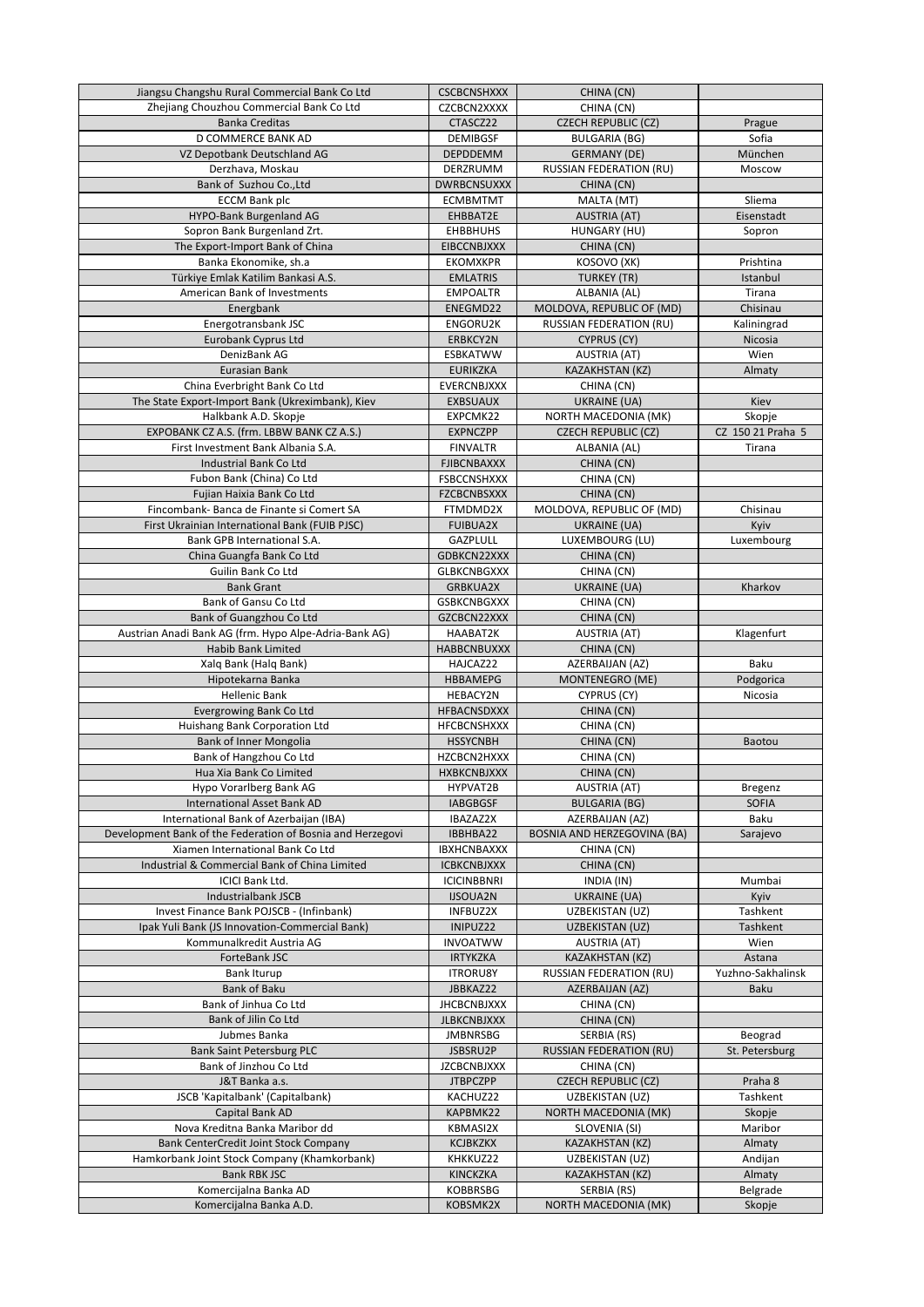| Direktna Banka ad Kragujevac                               | KRAGRS22                       | SERBIA (RS)                                  | 34000                |
|------------------------------------------------------------|--------------------------------|----------------------------------------------|----------------------|
| Kunshan Rural Commercial Bank                              | <b>KSRBCNBKXXX</b>             | CHINA (CN)                                   |                      |
| Kathrein Privatbank Aktiengesellschaft                     | <b>KTBKATWW</b>                | <b>AUSTRIA (AT)</b>                          | Wien                 |
| Kuwait Turkish Participation Bank Inc. (Kuveyt Turk Katili | <b>KTEFTRIS</b>                | <b>TURKEY (TR)</b>                           | Istanbul             |
| Bank of Liaoyang Co Ltd                                    | <b>LCOMCNBJXXX</b>             | CHINA (CN)                                   |                      |
| Bank Levoberezhny                                          | LEVBRU55                       | <b>RUSSIAN FEDERATION (RU)</b>               | Novosibirsk          |
| Lovcen Banka                                               | LOVBMEPG                       | MONTENEGRO (ME)                              | Podgorica            |
| <b>Bank Lviv</b>                                           | LVIVUA2X                       | UKRAINE (UA)                                 | Lviv                 |
| ProCredit Bank (KO, Rr. Sami Frasheri)                     | <b>MBKOXKPR</b>                | KOSOVO (XK)                                  | Pristina             |
| <b>Medicinos Bankas</b>                                    | MDBALT22                       | LITHUANIA (LT)                               | Vilnius              |
| Credit Agricole Banka Srbija AD Novi Sad                   | MEBARS22                       | SERBIA (RS)                                  | Novi Sad             |
| Banca Romana de Credite și Investiții                      | <b>MINDROBU</b>                | ROMANIA (RO)                                 | Romania              |
| Maritime Bank OAO                                          | <b>MJSBRUMM</b>                | <b>RUSSIAN FEDERATION (RU)</b>               | Moscow               |
| NLB Banka AD Podgorica                                     | <b>MNBAMEPG</b>                | MONTENEGRO (ME)                              | Podgorica            |
| CB, MOBIASBANCA - Groupe Société Générale" S.A             | MOBBMD22                       | MOLDOVA, REPUBLIC OF (MD)                    | Chisinau             |
| Modul Bank (ex. JSCBB "Regional Credit")                   | MODBRU22                       | <b>RUSSIAN FEDERATION (RU)</b>               | Kostroma             |
| Moneycorp Bank Limited                                     | <b>MOYPGIGI</b>                | GIBRALTAR (GI)                               | Gibraltar            |
| China Minsheng Banking Corporation Limited                 | <b>MSBCCNBJXXX</b>             | CHINA (CN)                                   |                      |
| MB Bank, Vietnam                                           | <b>MSCBVNVX</b>                | VIETNAM (VN)                                 | Hanoi                |
| PJSC MTB Bank                                              | MTBAUA2D                       | UKRAINE (UA)                                 | Odessa               |
| Tascombank                                                 | MUNIUA22                       | UKRAINE (UA)                                 | Kiev                 |
| Marchfelder Bank eG                                        | MVOGAT22                       | <b>AUSTRIA (AT)</b>                          | Gänserndorf          |
| RB International Markets (USA) LLC                         | n.a.                           | <b>UNITED STATES (US)</b>                    | New York             |
| NBD Bank (Nizhegorodsky Banking House)                     | NBDBRU2N                       | <b>RUSSIAN FEDERATION (RU)</b>               | NIZHNY NOVGOROD      |
| BKT Banka Kombetare Tregtare Kosove SH.A.                  | <b>NCBAXKPR</b>                | KOSOVO (XK)                                  | Pristina             |
| Bank National Clearing Centre (NCC Clearing Bank)          | <b>NCCBRUMM</b>                | <b>RUSSIAN FEDERATION (RU)</b>               | Moscow               |
| Nest Bank S.A.                                             | NESBPLPW                       | POLAND (PL)                                  | Warsaw               |
| <b>Bank of Nanjing</b>                                     | <b>NJCBCNBNXXX</b>             | CHINA (CN)                                   |                      |
| NLB Prishtina d.d.                                         | <b>NLPRXKPR</b>                | KOSOVO (XK)                                  | Prishtina            |
| Nova Banka ad Banja Luka                                   | NOBIBA22                       | <b>BOSNIA AND HERZEGOVINA (BA)</b>           | Banja Luka           |
| Notartreuhandbank AG (NTB)                                 | <b>NTBAATWW</b>                | <b>AUSTRIA (AT)</b>                          | Wien                 |
| Nanyang Commercial Bank (China) Limited                    | NYCBCNSHXXX                    | CHINA (CN)                                   |                      |
| Oberbank AG                                                | OBKLAT2L                       | <b>AUSTRIA (AT)</b>                          | Linz                 |
| Oberösterreichische Landesbank AG                          | OBLAAT2L                       | <b>AUSTRIA (AT)</b>                          | Linz                 |
| Belgazprombank                                             | OLMPBY2X                       | <b>BELARUS (BY)</b>                          | Minsk                |
| Erste Bank AD Podgorica (frm. Opportunity Bank)            | <b>OPPOMEPG</b>                | MONTENEGRO (ME)                              | Podgorica            |
| <b>Orient Finans Bank</b>                                  | ORFBUZ22                       | UZBEKISTAN (UZ)                              | Tashkent             |
| <b>OTP Bank CJSC</b>                                       | <b>OTPVUAUK</b>                | UKRAINE (UA)                                 | Kiev                 |
| Pasha Bank                                                 | PAHAAZ22                       | AZERBAIJAN (AZ)                              | <b>Baku</b>          |
| Pasha Bank Georgia                                         | PAHAGE22                       | <b>GEORGIA (GE)</b>                          | Tbilisi              |
| PASHA Yatirim Bankasi AS                                   | <b>PAHATRIS</b>                | <b>TURKEY (TR)</b>                           | Istanbul             |
| Citadele Banka                                             | PARXLV22                       | LATVIA (LV)                                  | Riga                 |
| Privredna Banka (PBS)                                      | PBSCBA22                       | <b>BOSNIA AND HERZEGOVINA (BA)</b>           | Sarajevo             |
| China Construction Bank Corporation                        | <b>PCBCCNBJXXX</b>             | CHINA (CN)                                   |                      |
| Zürcher Kantonalbank Österreich AG                         | PIAGAT2S                       | <b>AUSTRIA (AT)</b>                          | Salzburg             |
| AstroBank Ltd                                              | PIRBCY2N                       | <b>CYPRUS (CY)</b>                           | Nicosia              |
| <b>BANK PIVDENNYI</b>                                      | PIVDUA22                       | UKRAINE (UA)                                 | Odessa               |
| Priorbank JSC                                              | PJCBBY2X                       | <b>BELARUS (BY)</b>                          | Minsk                |
| Policombank (Polikombank)                                  | PLICUA22                       | <b>UKRAINE (UA)</b>                          | Chernihiv            |
| PPF banka as                                               | <b>PMBPCZPP</b>                | <b>CZECH REPUBLIC (CZ)</b>                   | Prague 6             |
| 365 bank (form Poštová banka)                              | <b>POBNSKBA</b>                | SLOVAKIA (SK)                                | Bratislava           |
| PARITETBANK                                                | POISBY2X                       | <b>BELARUS (BY)</b>                          | <b>Minsk</b>         |
| Evocabank CJSC<br>Prva Banka CG                            | PRMLAM22<br><b>PRVAMEPG</b>    | ARMENIA (AM)<br>MONTENEGRO (ME)              | Yerevan<br>Podgorica |
| Postal Savings Bank of China Co Ltd                        |                                |                                              |                      |
| Petersburg Social Commercial Bank (PSCR)                   | <b>PSBCCNBJXXX</b><br>PSOCRU2P | CHINA (CN)<br><b>RUSSIAN FEDERATION (RU)</b> | St. Petersburg       |
| Societe Generale Albania Sh.a (frm. Banka Popullore sha)   | <b>PUPPALTR</b>                | ALBANIA (AL)                                 | Tirana               |
| Bank of Qingdao Co Ltd                                     | <b>QCCBCNBQXXX</b>             | CHINA (CN)                                   |                      |
| Radabank, PJSC                                             | RADAUA2N                       | UKRAINE (UA)                                 | Dnipropetrovsk       |
| Raiffeisen Bank Kosovo J.S.C. (RBKO)                       | <b>RBKOXKPR</b>                | KOSOVO (XK)                                  | <b>PRISTINA</b>      |
| Bankhaus Jungholz - Zweigniederlassung der Raiffeisenbank  | RBRTAT22                       | <b>AUSTRIA (AT)</b>                          | Jungholz             |
| Rabitabank                                                 | RBTAAZ22                       | AZERBAIJAN (AZ)                              | <b>Baku</b>          |
| <b>RCB Bank Ltd</b>                                        | RCBLCY2I                       | <b>CYPRUS (CY)</b>                           | Limassol             |
| <b>Bank BGZ BNP Paribas SA</b>                             | <b>RCBWPLPW</b>                | POLAND (PL)                                  | Warsaw               |
| Jiangsu Jiangnan Rural Commercial Bank Co., Ltd            | <b>RCWJCNSHXXX</b>             | CHINA (CN)                                   |                      |
| Joint Stock Bank of Growth and Business Development        | REDJBY22                       | <b>BELARUS (BY)</b>                          | Minsk                |
| Jinan Rural Commercial Bank Co., Ltd                       | RFBKCNBJXXX                    | CHINA (CN)                                   |                      |
| Raiffeisenlandesbank Burgenland und Revisionsverband eGen  | RLBBAT2E                       | <b>AUSTRIA (AT)</b>                          | Eisenstadt           |
| Raiffeisenlandesbank Niederösterreich-Wien                 | RLNWATWW                       | <b>AUSTRIA (AT)</b>                          | Vienna               |
| Raiffeisenbank dd Bosnia and Hercegovina (RBBH)            | RZBABA2S                       | <b>BOSNIA AND HERZEGOVINA (BA)</b>           | Sarajevo             |
| Raiffeisen Bank International Beijing Branch               | <b>RZBACNBJ</b>                | CHINA (CN)                                   | <b>VRC Beijing</b>   |
| Raiffeisenbank Bulgaria EAD (RBBG)                         | <b>RZBBBGSF</b>                | <b>BULGARIA (BG)</b>                         | Sofia                |
| Raiffeisenbank a.s. (RBCZ)                                 | <b>RZBCCZPP</b>                | <b>CZECH REPUBLIC (CZ)</b>                   | Praha 4              |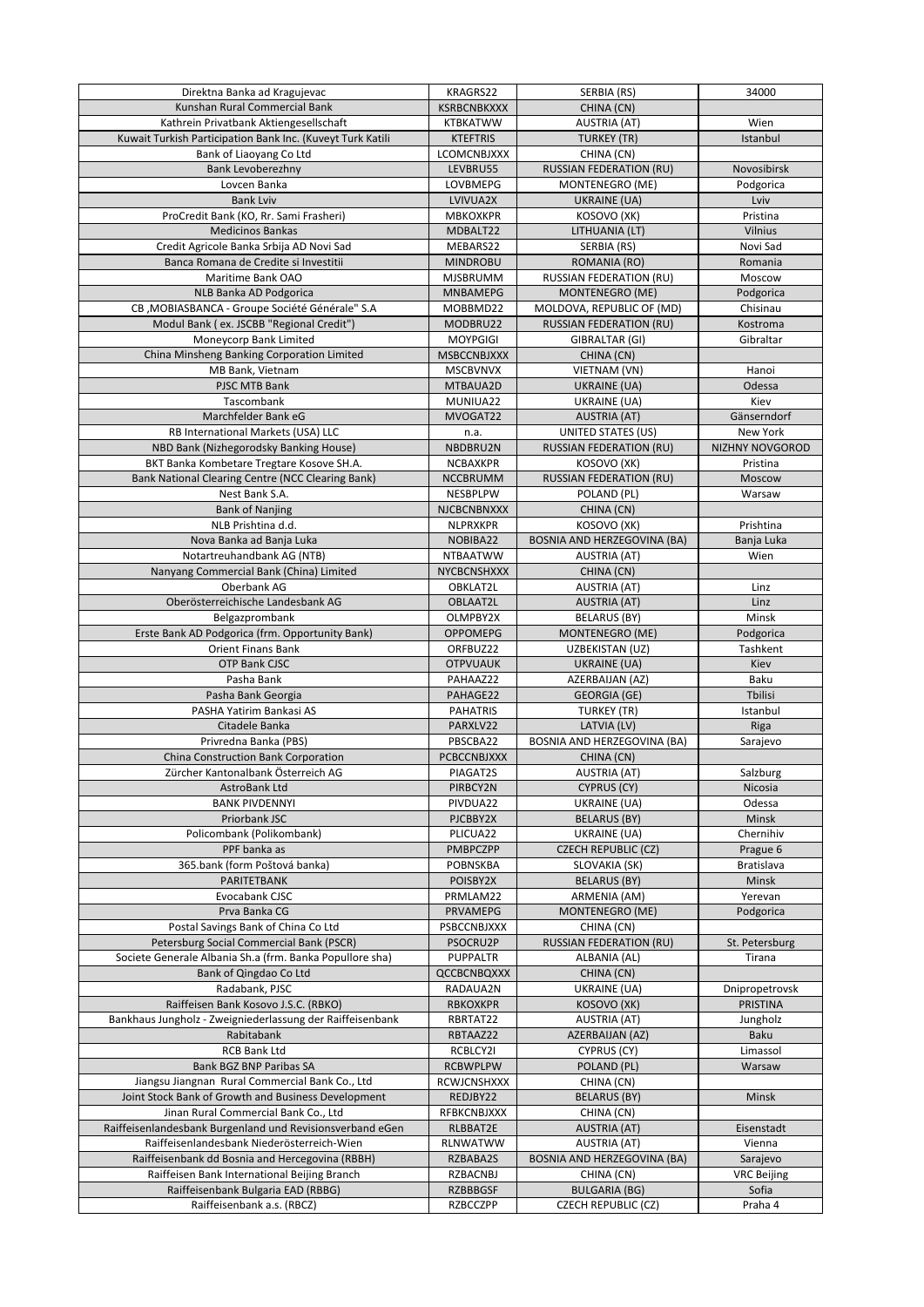| Raiffeisenbank Austria d.d. (RBHR)                                                         | RZBHHR2X                           | <b>CROATIA (HR)</b>                  | Zagreb                         |
|--------------------------------------------------------------------------------------------|------------------------------------|--------------------------------------|--------------------------------|
| AO Raiffeisenbank (JSC Raiffeisenbank) (RBRU)                                              | <b>RZBMRUMM</b>                    | RUSSIAN FEDERATION (RU)              | Moscow                         |
| Raiffeisen Bank SA (RBRO)                                                                  | <b>RZBRROBU</b>                    | ROMANIA (RO)                         | <b>Bucharest</b>               |
| Raiffeisen banka a.d. Beograd (RBRS)                                                       | <b>RZBSRSBG</b>                    | SERBIA (RS)                          | Novi Beograd                   |
| Raiffeisenlandesbank Kärnten                                                               | RZKTAT2K                           | <b>AUSTRIA (AT)</b>                  | Klagenfurt                     |
| Raiffeisenlandesbank Oberösterreich AG                                                     | RZOOAT2L                           | <b>AUSTRIA (AT)</b>                  | Linz                           |
| Raiffeisen-Landesbank Steiermark AG                                                        | RZSTAT2G                           | <b>AUSTRIA (AT)</b>                  | Graz                           |
| Raiffeisen-Landesbank Tirol AG<br>Rietumu Banka                                            | RZTIAT22<br>RTMBLV2X               | <b>AUSTRIA (AT)</b><br>LATVIA (LV)   | Innsbruck                      |
| Raiffeisenverband Salzburg eGen                                                            | RVSAAT2S                           | <b>AUSTRIA (AT)</b>                  | Riga<br>Salzburg               |
| Raiffeisenlandesbank Vorarlberg AG                                                         | RVVGAT2B                           | <b>AUSTRIA (AT)</b>                  | <b>Bregenz</b>                 |
| Sberbank BH d.d.                                                                           | SABRBA22                           | <b>BOSNIA AND HERZEGOVINA (BA)</b>   | Sarajevo                       |
| Sberbank Srbija a.d.                                                                       | SABRRSBG                           | SERBIA (RS)                          | Belgrade                       |
| Sparkasse Bank Malta plc                                                                   | <b>SBMTMTMT</b>                    | MALTA (MT)                           | Silema                         |
| Banka Postanska stedionica a.d. (Postal Savings Bank)                                      | <b>SBPORSBG</b>                    | SERBIA (RS)                          | Belgrade                       |
| Metallurgical Investment Bank PJSC (Metallinvestbank PJSC                                  | <b>SCBMRUMM</b>                    | <b>RUSSIAN FEDERATION (RU)</b>       | Moscow                         |
| The People's Bank of Uzbekistan                                                            | SCPEUZ22                           | UZBEKISTAN (UZ)                      | Tashkent                       |
| China Development Bank                                                                     | SDBCCNBJXXX                        | CHINA (CN)                           |                                |
| Sekerbank T.A.S.                                                                           | SEKETR2A                           | <b>TURKEY (TR)</b>                   | KAGITHANE-ISTANBUL             |
| RAIFFEISEN BANK SH.A (RBAL)                                                                | SGSBALTX                           | ALBANIA (AL)                         | Tirana                         |
| Shanghai Rural Commercial Bank Co Ltd                                                      | <b>SHRCCNSHXXX</b>                 | CHINA (CN)                           |                                |
| <b>JSC CB Solidarnost</b>                                                                  | SLDRRU3S                           | RUSSIAN FEDERATION (RU)              | Samara                         |
| Bankhaus Carl Spängler & Co. Aktiengesellschaft<br>Shanghai Pudong Development Bank Co Ltd | SPAEAT2S<br>SPDBCNSHXXX            | <b>AUSTRIA (AT)</b><br>CHINA (CN)    | Salzburg                       |
| Ping An Bank Co Ltd                                                                        | SZDBCNBSXXX                        | CHINA (CN)                           |                                |
| Stopanska Banka AD Bitola                                                                  | STBBMK22                           | NORTH MACEDONIA (MK)                 | <b>Bitola</b>                  |
| Shengjing Bank Co. Ltd                                                                     | SYCBCNBYXXX                        | CHINA (CN)                           |                                |
| Zepter Bank                                                                                | ZEPTBY2X                           | <b>BELARUS (BY)</b>                  | Minsk                          |
| Zhejiang E-Commerce Bank Co Ltd                                                            | ZHECCNBBXXX                        | CHINA (CN)                           |                                |
| Zhongyuan Bank Co Ltd                                                                      | ZHONCNBJXXX                        | CHINA (CN)                           |                                |
| China Zheshang Bank Co Ltd                                                                 | ZJCBCN2NXXX                        | CHINA (CN)                           |                                |
| Zhejiang Mintai Commercial Bank Co Ltd                                                     | <b>ZJMTCNSHXXX</b>                 | CHINA (CN)                           |                                |
| Zhejiang Rural Credit Cooperative Union                                                    | ZJRCCN2NXXX                        | CHINA (CN)                           |                                |
| Zhejiang Tailong Commercial Bank Co Ltd                                                    | ZJTLCNBHXXX                        | CHINA (CN)                           |                                |
| TALLINN BUSINESS BANK LTD                                                                  | TABUEE22                           | <b>ESTONIA (EE)</b>                  | Tallinn                        |
| The Arab Investment Company (TAIC)                                                         | <b>TAIQBHBM</b><br><b>TATRSKBX</b> | <b>BAHRAIN (BH)</b>                  | Manama<br><b>Bratislava</b>    |
| Tatra Banka a.s., Bratislava<br><b>TBC Bank JSC</b>                                        | TBCBGE22                           | SLOVAKIA (SK)<br><b>GEORGIA (GE)</b> | Tbilisi                        |
| <b>TBI Bank EAD</b>                                                                        | <b>TBIBBGSF</b>                    | <b>BULGARIA (BG)</b>                 | Sofia                          |
| Bank of Tianjin Co., Ltd.                                                                  | <b>TCCBCNBTXXX</b>                 | CHINA (CN)                           |                                |
| Technobank                                                                                 | TECNBY22                           | <b>BELARUS (BY)</b>                  | Minsk                          |
| Tirana Bank SA                                                                             | <b>TIRBALTR</b>                    | ALBANIA (AL)                         | Tirana                         |
| Trustbank                                                                                  | TRSAUZ22                           | UZBEKISTAN (UZ)                      | Tashkent                       |
| <b>Tsesnabank Joint-Stock Company</b>                                                      | <b>TSESKZKA</b>                    | KAZAKHSTAN (KZ)                      | Astana                         |
| Bank of Taizhou Co., Ltd.                                                                  | <b>TZBKCNBTXXX</b>                 | CHINA (CN)                           |                                |
| TTK Bank AD Skopje                                                                         | TTXBMK2X                           | NORTH MACEDONIA (MK)                 | Skopje                         |
| <b>Turan Bank</b>                                                                          | TURAAZ22                           | AZERBAIJAN (AZ)                      | <b>Baku</b>                    |
| VakifBank International AG                                                                 | <b>TVBAATWW</b>                    | <b>AUSTRIA (AT)</b>                  | Wien                           |
| Unibank JSC<br>Raiffeisen Bank Zrt. (RBHU)                                                 | UBAZAZ22<br><b>UBRTHUHB</b>        | AZERBAIJAN (AZ)<br>HUNGARY (HU)      | <b>Baku</b><br><b>Budapest</b> |
| UKRGASBANK, JSB                                                                            | <b>UGASUAUK</b>                    | <b>UKRAINE (UA)</b>                  | Kiev                           |
| Universal Investment Bank AD (UNIBank AD Skopje)                                           | UIBMMK22                           | NORTH MACEDONIA (MK)                 | Skopje                         |
| INDUSTRIAL CONSTRUCTING BANK (UZPROMSTROYBANK)                                             | UJSIUZ22                           | UZBEKISTAN (UZ)                      | Tashkent                       |
| Ukrainian Capital Bank (Ukrainskiy Kapital)                                                | <b>UKCAUAUK</b>                    | <b>UKRAINE (UA)</b>                  | Kiev                           |
| <b>Union Bank</b>                                                                          | <b>UNALALTR</b>                    | ALBANIA (AL)                         | Tirana                         |
| BelarusianSwiss Bank JSC (JSC 'BSB BANK')                                                  | UNBSBY2X                           | <b>BELARUS (BY)</b>                  | Minsk                          |
| <b>JSC Universal Bank</b>                                                                  | <b>UNJSUAUK</b>                    | UKRAINE (UA)                         | Kyiv                           |
| Unex Bank Public Joint Stock Company                                                       | <b>UNJTUAUK</b>                    | UKRAINE (UA)                         | Kiev                           |
| Wuxi Rural Commercial Bank Co., Ltd                                                        | <b>USRCCNSHXXX</b>                 | CHINA (CN)                           |                                |
| Ipoteka Bank                                                                               | UZHOUZ22                           | UZBEKISTAN (UZ)                      | Tashkent                       |
| <b>VOLKSBANK WIEN AG</b>                                                                   | <b>VBOEATWW</b><br>WHBKCNBJXXX     | <b>AUSTRIA (AT)</b>                  | Wien                           |
| Weihai City Commercial Bank Co Ltd<br>Hankou Bank Co Ltd                                   | WHCBCNBNXXX                        | CHINA (CN)<br>CHINA (CN)             |                                |
| Victoriabank                                                                               | VICBMD2X                           | MOLDOVA, REPUBLIC OF (MD)            | Chisinau                       |
| <b>Wiener Privatbank SE</b>                                                                | <b>WIPBATWW</b>                    | <b>AUSTRIA (AT)</b>                  | Wien                           |
| Development Capital Bank                                                                   | VIZIRUMM                           | <b>RUSSIAN FEDERATION (RU)</b>       | Moscow                         |
| Volkskreditbank AG                                                                         | VKBLAT2L                           | <b>AUSTRIA (AT)</b>                  | Linz                           |
| <b>VP Bank AG</b>                                                                          | VPBVLI2X                           | LIECHTENSTEIN (LI)                   | Vaduz                          |
| Posojilnica Bank (frm. ZVEZA Bank)                                                         | VSGKAT2K                           | <b>AUSTRIA (AT)</b>                  | Klagenfurt                     |
| Bank of Wenzhou Co Ltd                                                                     | WZCBCNSHXXX                        | CHINA (CN)                           |                                |
| Kredobank                                                                                  | WUCBUA2X                           | UKRAINE (UA)                         | Lvov                           |
| Western Union International Bank GmbH                                                      | <b>WUIBATWW</b>                    | <b>AUSTRIA (AT)</b>                  | Vienna                         |
| Bank of Yingkou Co Ltd                                                                     | YKCBCNBJXXX                        | CHINA (CN)                           |                                |